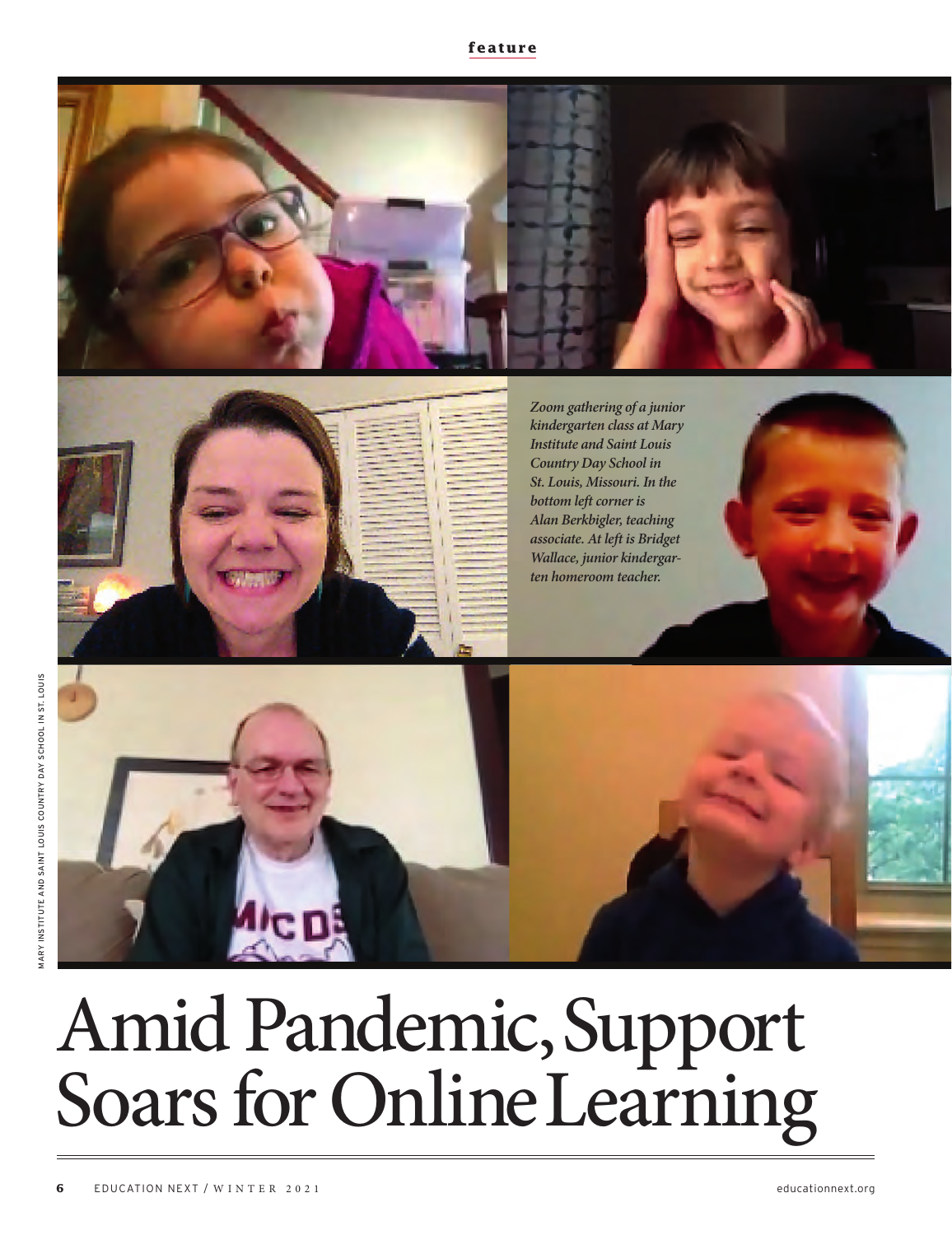

## Results from the 2020 *Education Next* survey of public opinion by MICHAEL B. HENDERSON, DAVID M. HOUSTON,

PAUL E. PETERSON, M. DANISH SHAKEEL, and MARTIN R. WEST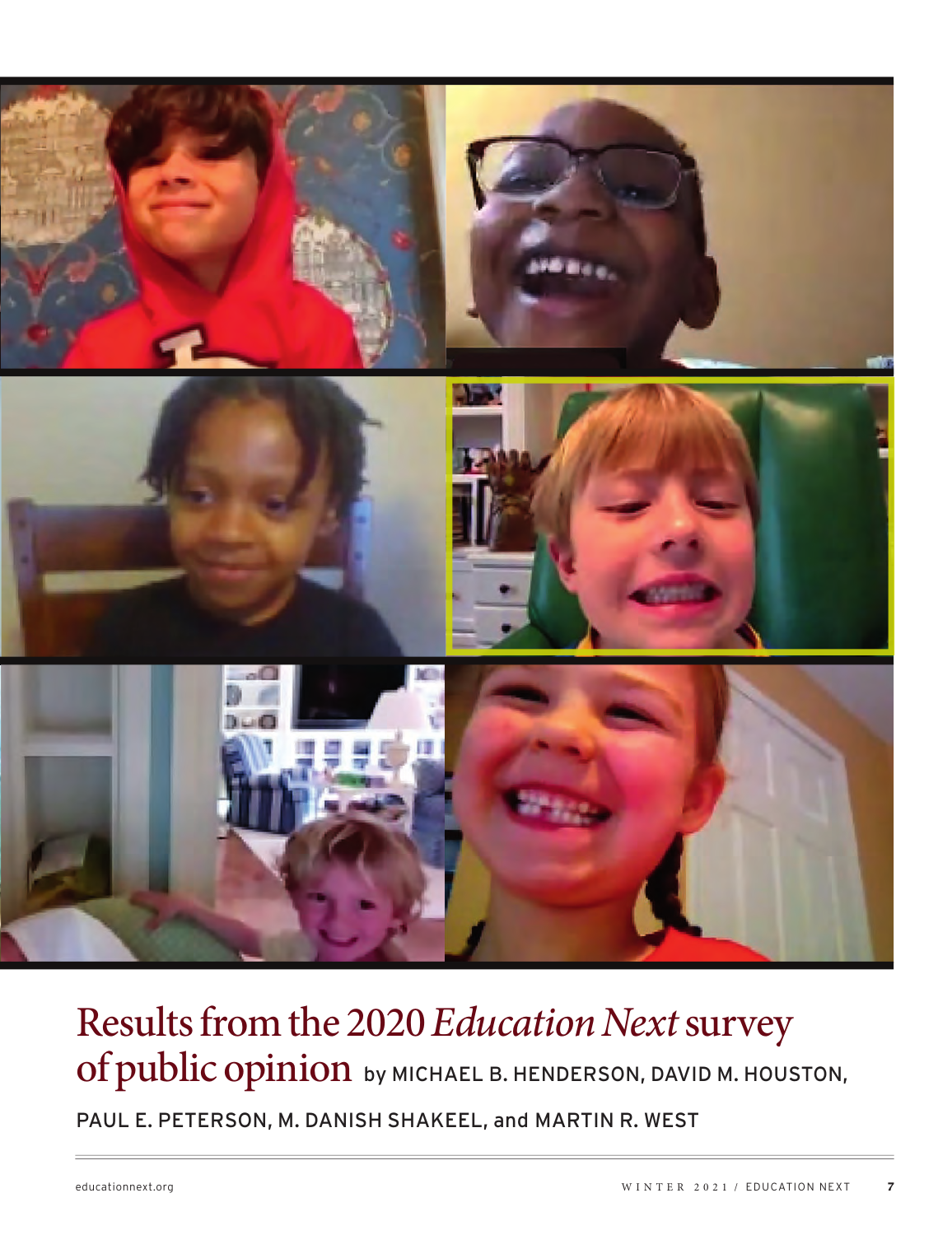#### **FOR 14 YEARS, THE** *EDUCATION NEXT* **ANNUAL SURVEY**

has tracked American opinion on education policy. We have gauged people's views through the throes of the Great Recession, dramatic changes in partisan control in both Washington, D.C., and state capitols, and attendant shifts in the direction of federal and state education policy. None of that compares to the disruption that unfolded this spring, as the Covid-19 pandemic closed schools nationwide and brought the American economy to its knees.

This year's survey, administered in May 2020, provides an early look at how the experiences of the past few months may shape Americans' views on education policy going forward. The survey's nationally representative sample of 4,291 adults includes an oversampling of teachers and of those who identify themselves as Black and Hispanic. (All results are adjusted for non-response and oversampling; see methods sidebar for details.)

In a companion essay, we report parents' perspectives on their children's educational experiences during the lockdowns (see "What American Families Experienced When Covid-19 Closed Their Schools," *features*). Here we examine public holds steady or declines modestly since last year. The policy of giving tax credits to fund private-school scholarships for low-income students—a concept backed by the Trump administration and recently given a boost by the U.S. Supreme Court's decision in *Espinoza v. Montana Department of Revenue*—draws the most support, including from 59% of Republicans and 56% of Democrats. Attitudes toward charter schools divide along party lines: 54% of Republicans support charters, compared to only 37% of Democrats. Vouchers to help pay private-school tuition continue to command strong support among Black (60% for universal vouchers; 65% for low-income vouchers) and Hispanic (62% for universal vouchers; 59% for low-income vouchers) respondents. Universal vouchers are more popular among Republicans than Democrats (56% to 47%), but the reverse is true of vouchers targeted to low-income students (45% to 52%). Neither type of voucher polarizes public opinion as much as charter schools do.

**5. Opinion on Public Schools and Teachers.** The challenges to schools wrought by the pandemic have not shaken Americans' confidence in their public schools. Levels of

### On the issue of increasing teacher salaries, the partisan divide has widened modestly. Support rose to 66% this year from 64% in 2019 among Democrats, and fell to 40% from 43% among Republicans.

opinion on issues at the core of education-policy debates as we headed into the height of the 2020 presidential campaign. We start with a summary of the survey's top findings.

**1. Teacher Pay.** Support for teacher pay hikes remains nearly as high as it has been at any point since 2008, when we first surveyed the public on the issue. Among those given information about current salary levels in their state, 55% say teacher salaries should increase—essentially the same as last year and a jump of 19 percentage points over 2017. Among those not given salary information, 65% back an increase.

**2. School Spending.** Americans are split on whether to increase overall investment in public schools. Among those told current expenditure levels, 45% say K–12 school spending should increase. This level of support is 5 percentage points lower than last year's, but it still registers 6 points higher than in 2017. Democrat (56%), Black (63%), and Hispanic (55%) respondents are more likely to back a boost in funding than are Republican (31%) and white (39%) respondents.

**3. Online Education.** Americans' interest in online schooling is on the rise. In 2020, 73% of parents say they are willing to have their child take some high school courses via the Internet—a jump of 17 percentage points over 2009. Parents who report more positive experiences with remote instruction when schools closed this spring are more likely to support online education.

**4. School Choice.** Support for school-choice reforms either

approval remain at or near peak. Fifty-eight percent of respondents give their local public schools a grade of A or B (down 2 points from last year), and 30% give the nation's public schools a similar grade (the highest level the survey has recorded). The public also gives teachers high marks during this difficult time. On average, respondents rate 61% of local teachers as either excellent or good—a 5-percentage-point increase since 2018. They rate 14% of teachers as unsatisfactory.

**6. Free College.** Fifty-five percent of Americans endorse the idea of making public four-year colleges free to attend, a dip of 5 percentage points since last year. The concept divides Americans along party lines, with 74% of Democrats but just 29% of Republicans expressing support.

**7. Populism and Education Policy.** To explore the implications of populist sentiment among the American public, we posed a set of questions gauging the extent to which respondents agree with claims such as "elected officials should always follow the will of the people" and then identified the most- and least-populist respondents. We find that populism is a distinctive brand with adherents in both parties. Though 56% of Republicans rank above the median in terms of populism, so do 46% of Democrats. Moreover, populism is a strong predictor of education-policy views: The most-populist Americans assign lower grades to public schools locally and nationally and express greater approval for measures to expand school choice.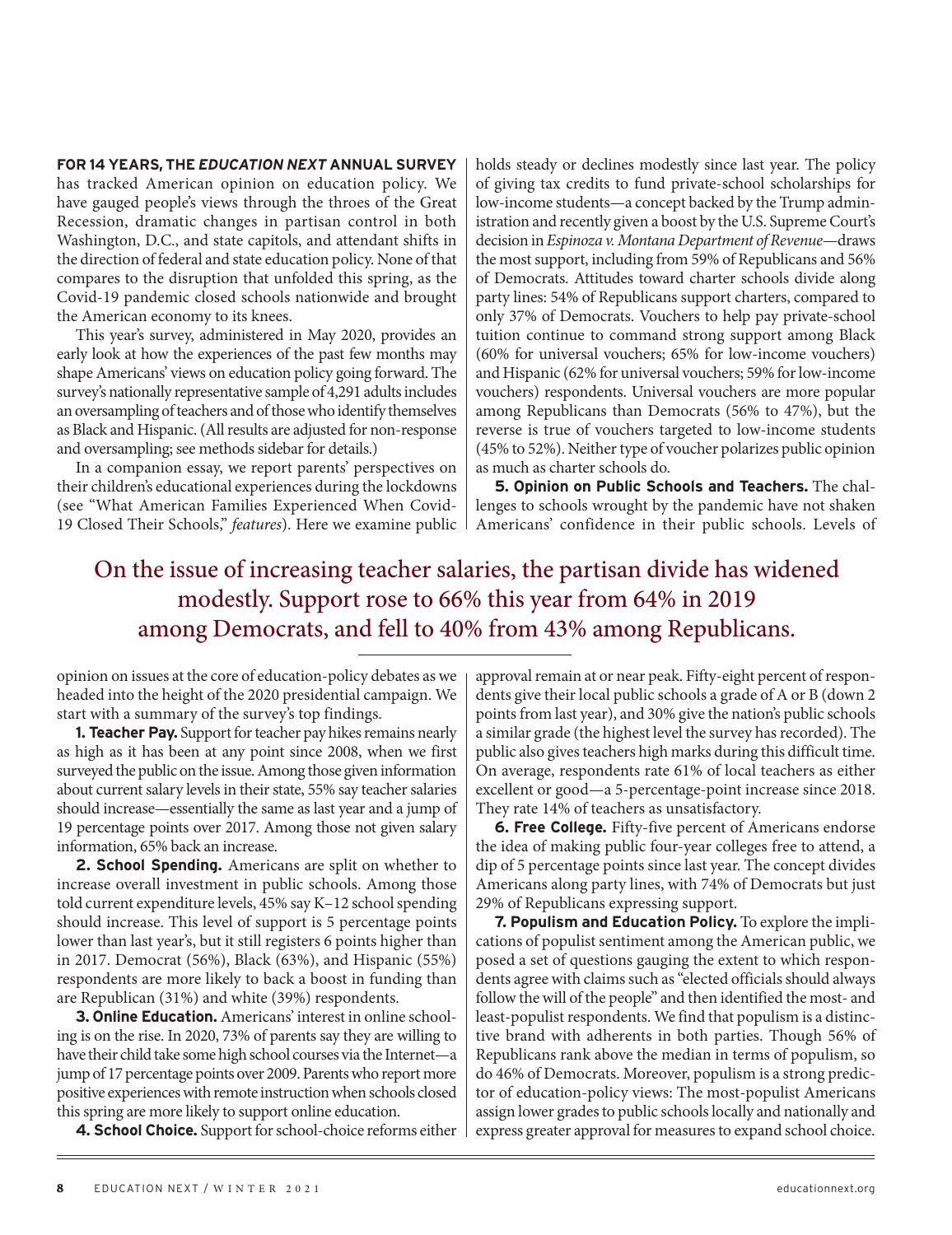### **Teacher Pay and School Spending**

This past spring, *Education Next* conducted its annual publicopinion survey during an unprecedented economic shutdown wrought by the coronavirus pandemic. The national unemployment rate had peaked in April at a seasonally adjusted 14.7%. State and local tax revenues were in free fall. The National Bureau of Economic Research announced that the nation had entered recession in February.

A dozen years ago, when the nation experienced a similar economic contraction at the outset of the Great Recession, public support for raising teacher pay and spending on education fell sharply. Support for increasing teacher pay dropped to 40% in 2009 from 54% in 2008, when we administered our survey at the peak of the housing bubble and just prior to the financial crisis

that followed its rupture. Support for higher school spending also dropped by 14 percentage points, to 37% in 2009 from 51% in 2008. The downturn had long-lasting effects on public opinion: only in the past two years, after nearly a decade of steady economic growth, did support for increased public investment in education recover to match or exceed pre-crisis levels.

Will the Covid-19 recession have similar consequences? If so, they had not materialized as of mid-May, when the survey was conducted. Indicators of support for higher teacher salaries and more spending did tick downward in 2020 compared to last year. These changes are small, however, and often within the survey's margin of error. School systems will undoubtedly face heightened competition for resources in the years to come. Yet the schools seem to maintain the public's backing as that struggle begins.

**Teacher salaries.** We asked all survey respondents whether they thought that salaries for public-school teachers in their home state should increase, decrease, or stay about the same. As in past years, before asking this question we first told a random half of respondents what teachers in their state actually earn. Among those provided this information, 55% say teacher salaries should increase—essentially even with the 56% who gave that response last year (see Figure 1). Thirty-nine percent of "informed" respondents say teacher

salaries in their state should remain about the same, while just 7% say they should decrease. In short, the share expressing support for increasing teacher pay is up 19 percentage points since 2017 and nearly as high as it has been at any point since 2008, when we first surveyed the public on the issue.

More Democrats than Republicans favor increasing teacher salaries, and that divide appears to have widened modestly over the past year. Support rose to 66% this year from 64% in 2019 among Democrats, and fell to 40% from 43% among Republicans. Meanwhile, teachers are even more convinced about the merits of increasing their own salaries, with 81% of them registering support, up from 76% last year.

Among those who are not first informed of what teachers currently earn, an even larger proportion of the public favors

### **Support Slips for Increasing Teacher Pay (Figure 1)**

*Approval for boosting teacher salaries ticked downward in 2020, particularly among Republicans, but remains near its all-time high. When respondents are told current teacher salaries in their state, twothirds of Democrats and two of five Republicans support an increase.*



QUESTION (uninformed): Do you think that public school teacher salaries should increase, decrease, or stay about the same?

QUESTION (informed): Public school teachers in your state are paid an average annual salary of \$[actual salary level]. Do you think that public school teacher salaries should increase, decrease, or stay about the same?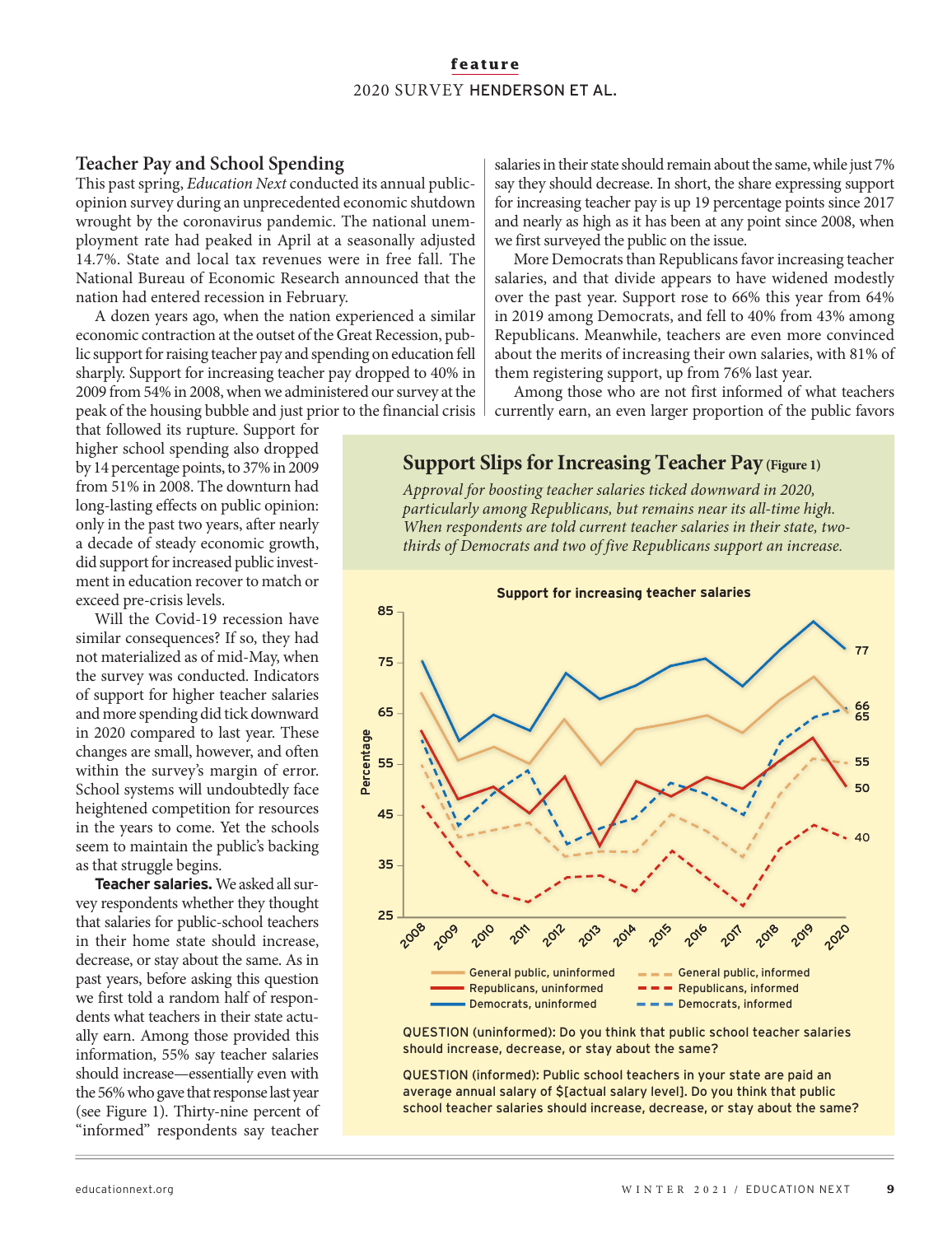increasing teacher salaries. Sixty-five percent of this segment say salaries should increase, 30% say they should remain the same, and 5% say they should decrease. These numbers reflect a modest 5-percentage-point decline in support since 2019, when 70% of "uninformed" respondents supported an increase. The higher level of endorsement for boosting teacher salaries among the "uninformed" respondents reflects the fact that most Americans believe that teachers are underpaid and earn far less than they actually do. When asked to estimate average annual teacher salaries in their state, respondents' average guess came in at \$42,816—30% less than the actual average of \$61,018 across the participants in our survey.

**School spending.** We also asked survey respondents whether

**A Racial Divide in Support for School Spending (Figure 2)**

*Black and Hispanic respondents are more likely than white respondents to support increases in school spending and teacher salaries. All groups are less likely to support an increase when they are first told how much is currently spent.*



#### SALARY QUESTIONS: See Figure 1.

SCHOOL SPENDING QUESTION (uninformed): Do you think that public school teacher salaries should increase, decrease, or stay about the same?

SCHOOL SPENDING QUESTION (informed): Public school teachers in your state are paid an average annual salary of \$[actual salary level]. Do you think that public school teacher salaries should increase, decrease, or stay about the same?

government spending on public schools in their local district should increase, after first informing a randomly chosen half of respondents about current spending levels. Forty-five percent of those given this information say spending should increase. This represents a 5-percentage-point decline since last year, but still leaves support up 6 percentage points over 2017. Forty-six percent of "informed" respondents say spending on their local schools should stay about the same, while 10% say spending should decrease.

As in the case of teacher salaries, the partisan gap in support for spending more on local schools widened a bit in the past year. Support for higher spending fell by just 3 percentage points among Democrats, to 56% in 2020 from 59% in 2019.

> Meanwhile, support dropped to 31% from 38% among Republicans, increasing the partisan gap to 25 percentage points. Fifty-nine percent of teachers favor spending more on their local schools, a 3-percentage-point increase since 2019.

> Americans continue to underestimate dramatically what the government already spends on their local schools. On average, respondents to our survey guessed \$8,140 per pupil annually—44% less than the average \$14,504 actually spent.

> Consistent with this, respondents not given information on current spending are more enthusiastic about spending more. Among the "uninformed," 59% favor a boost in spending, 34% say it should stay about the same, while just 7% think it should decrease. The 59% of the public supporting an increase represents a modest decline of just 3 percentage points since 2019.

> **Support by race and ethnicity**. The question of investing more money in the schools clearly divides respondents along racial and ethnic lines. While strong majorities of Black and Hispanic respondents support raising teacher salaries and spending more on their local schools, white respondents are less enthusiastic (see Figure 2). For example, 63% of Black respondents who are told current spending levels favor an increase, as do 55% of Hispanic respondents. The corresponding figure for white respondents is just 39%. Similar differences emerge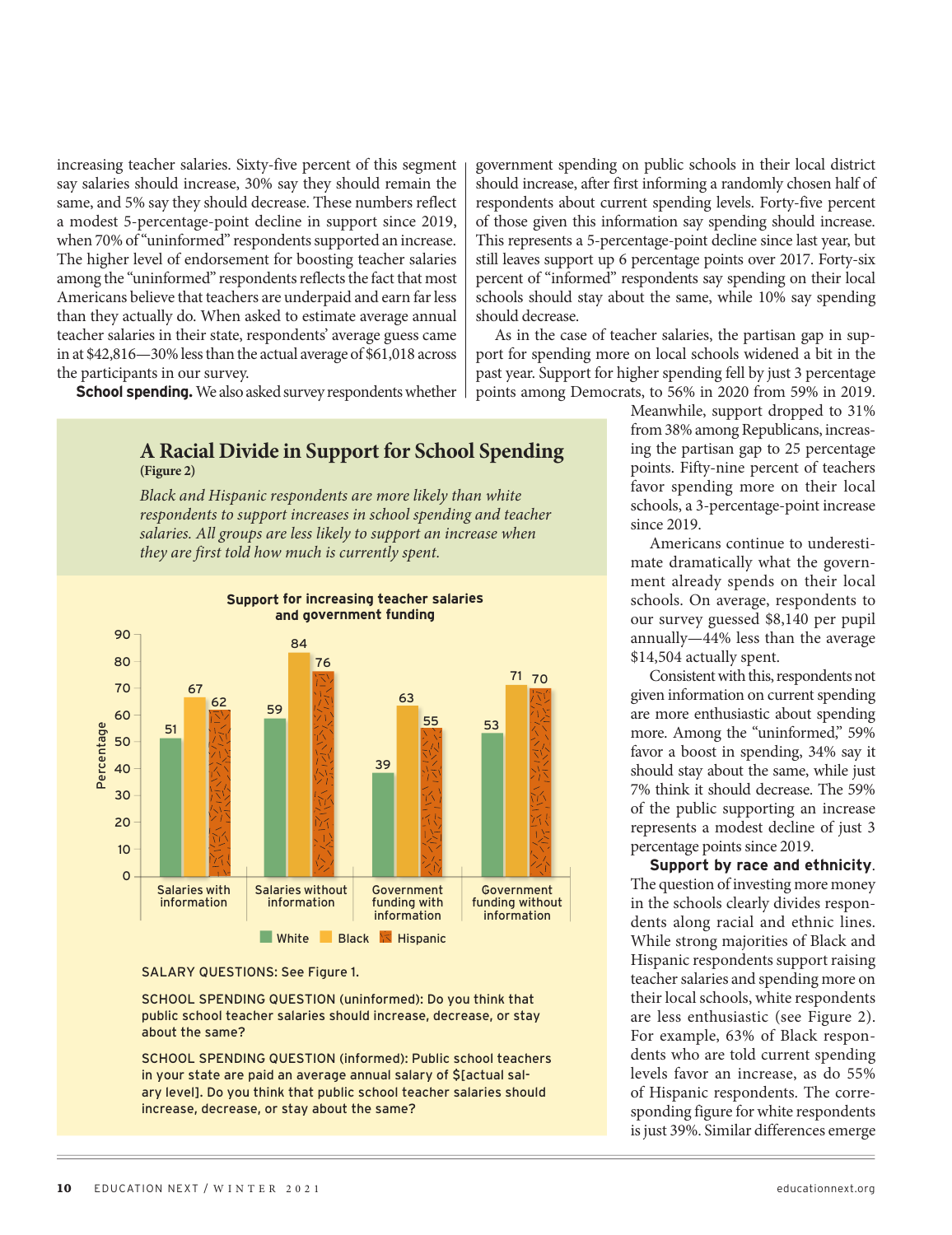### In 2020, 73% of parents say they are willing to have their child take some high school courses online—a 17-percentage-point jump since 2009.

among "uninformed" respondents on both school spending and teacher pay.

### **Online Education and Homeschooling**

**Online schooling**. Americans' openness to online education has increased in recent years (see Figure 3). In 2009, 56% of American parents said they would be willing to have their child take some academic courses online during high school. This share edged up somewhat to 61% in 2010 and remained at that level in 2013. In 2020, however, 73% of parents say they are willing to have their child take some high school courses online—a 17-percentage-point jump since 2009. The growth in approval for online schooling for secondary school students is even more dramatic among the public as a whole, for whom the share willing

to have a child take such courses rose to 71% from 54% during the past 10 years.

We also approximated the extent of this support by asking how many courses a high school student should be allowed to take for credit online. Typically, students must complete 24 courses in high school to graduate. On average, Americans say high school students should be allowed to take 11 courses online. This is a 22% increase from the average response of 9 courses in 2017. The pattern is identical when focusing on parents only—an increase to 11 courses from 9.

Does Americans' growing support for online schooling reflect their recent experiences when most schools closed amid the pandemic? Our data do not offer conclusive evidence that these experiences changed attitudes, but those parents who reported more-positive experiences during school closures are more likely to support online schooling.

The 2020 *Education Next* survey included a battery of questions asking parents of children in kindergarten through 12th grade whose schools closed during the pandemic about their children's experiences during the closure. According to these parents, 88% of students primarily participated in their school's remote instruction or activities on a computer, tablet, or similar device (as opposed to in other ways, such as using workbooks or worksheets). Among parents

whose children primarily participated digitally in instruction during the closure, those who report more satisfaction with this instruction also express greater willingness to have their child go through high school taking some academic courses online. Among the top quartile in satisfaction, 85% are willing to have their children take such courses; among the bottom quartile, 58% are willing.

Furthermore, the parents who were least satisfied with instruction during the closure say high school students should be allowed to take 9 online courses, on average, for graduation credit, while the most-satisfied parents say high school students should be able to take 11 courses for such credit.

**Homeschooling.** Support for homeschooling has remained stable in recent years. Approximately half (49%) of Americans

### **Major Gains for Online High-School Coursework (Figure 3)**

*Almost three-quarters of parents say they are willing to have their children take some high school courses online marking a 17-percentage-point increase since 2009.*

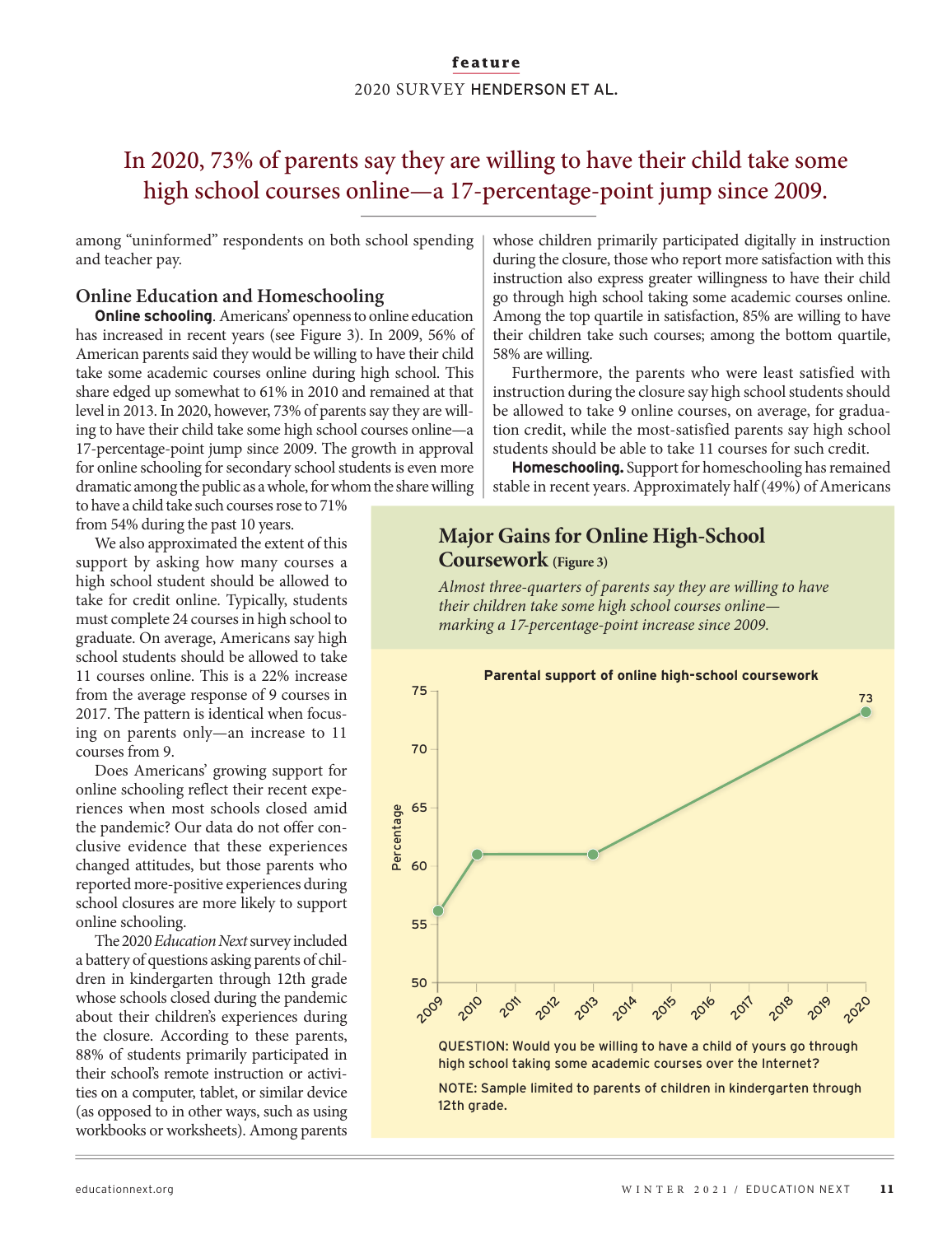Support for homeschooling has remained stable. Approximately half (49%) of Americans are in favor of allowing parents to educate their children at home instead of sending them to school.

### **Support Drops for the Common Core and Shared State Standards (Figure 4)**

*Among members of the general public, 43% support the use of the Common Core State Standards, down from about 50% last year. Among teachers, support fell to 37% in 2020 from 44% in 2019. Referring to the "Common Core" rather than "standards that are the same across states" depresses support.*



QUESTION (Common Core): As you may know, in the last few years states have been deciding whether or not to use the Common Core, which are standards for reading and math that are the same across the states. In the states that have these standards, they will be used to hold public schools accountable for their performance. Do you support or oppose the use of the Common Core standards in your state?

QUESTION (same standards): As you may know, in the last few years states have been deciding whether or not to use standards for reading and math that are the same across the states. In the states that have these standards, they will be used to hold public schools accountable for their performance. Do you support or oppose the use of these standards in your state?

are in favor of allowing parents to educate their children at home instead of sending them to school; 35% of Americans say they oppose that practice. In hopes of gauging what people think about homeschooling generally (as opposed to having children learn from home during a pandemic), we specifically referred to "ordinary circumstances when schools are open" when asking this question in 2020. The 49% approval share is statistically indistinguishable from the 45% who supported homeschooling when we last asked about it in 2017. The share of Americans who think parents should be required to receive approval from their local school district to homeschool their children was 54% in 2017 and is the same in 2020. The share of Americans who support requiring parents to notify their local school district if they intend to homeschool their children was 73% in 2017 and is 70% in 2020.

### **School Reform**

**Common Core.** In every annual survey since 2014, we have conducted a simple experiment to understand public attitudes toward the Common Core State Standards. We ask some respondents about their views on the Common Core, while other respondents receive the same question about a generic set of national math and reading standards. After rising to 50% in 2019, support for the Common Core (explicitly named) has dipped again to 43% (see Figure 4). This level of support aligns more closely with the results from the three years preceding 2019, suggesting that perhaps last year's uptick was the result of chance rather than representing a true change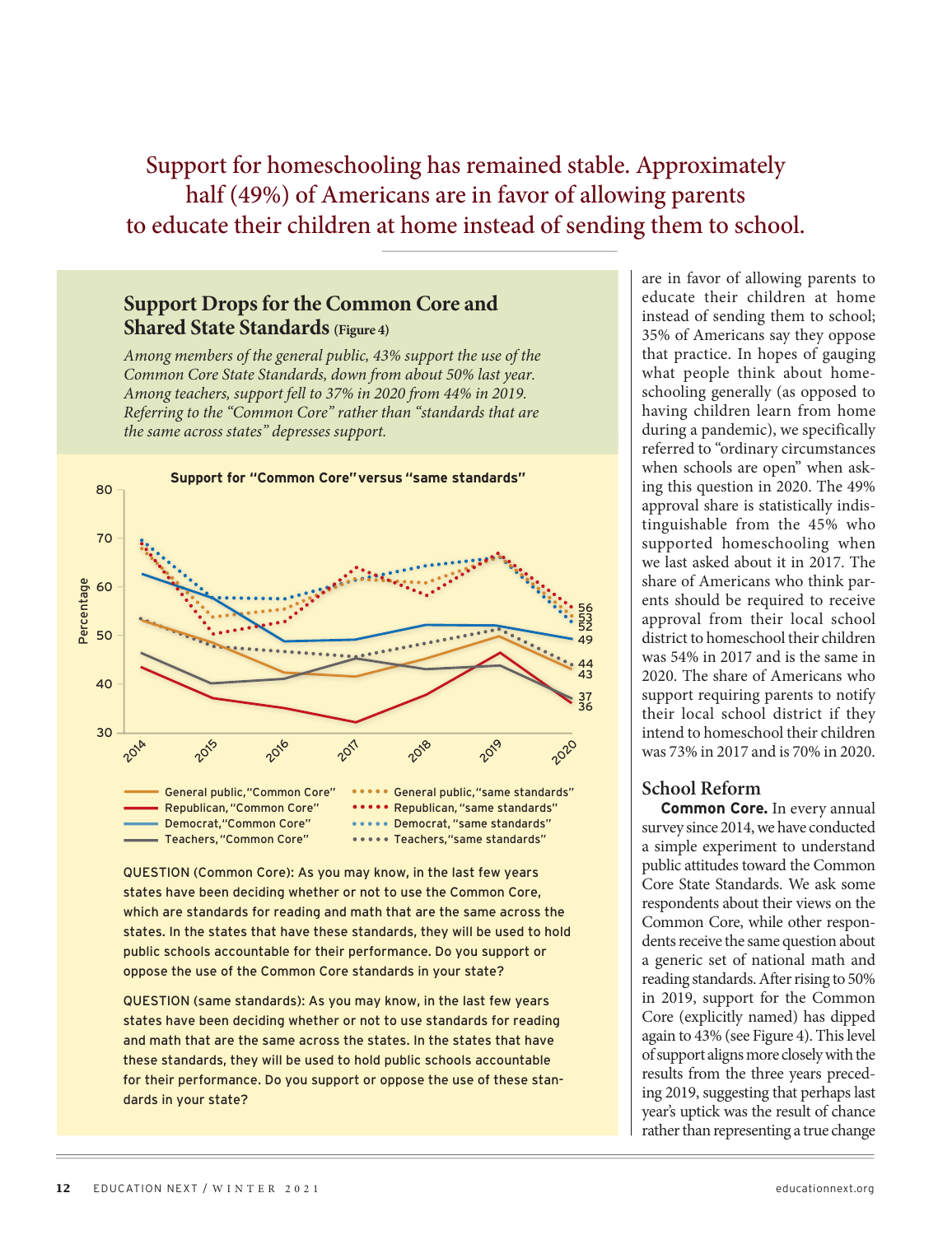in public opinion. An alternative explanation for this year's decline in approval is that language in the question noting that the standards would be used to "hold public schools accountable for their performance" may have been a turn-off, given people's awareness of the challenges schools have faced during the pandemic.

(36%) are particularly enthusiastic about the standards. Black (54%), Hispanic (52%), and Democratic (49%) support remains somewhat more robust. When we ask about generic national standards—the Common Core "brand" holds negative connotations for some people—support among the general public rises to 53%, but this too is a substantial decrease from

Among subgroups, neither teachers (37%) nor Republicans

### **Support for School Choice Varies along Party Lines (Figure 5)**

*School-choice measures garner more support than opposition from the public as a whole, with tax-credit-funded scholarships for low-income students drawing the most support. While more Republicans support charter schools and universal voucher programs, Democrats are more likely to support voucher programs targeted at low-income families.*



QUESTION (charter schools): As you may know, many states permit the formation of charter schools, which are publicly funded but are not managed by the local school board. These schools are expected to meet promised objectives, but are exempt from many state regulations. Do you support or oppose the formation of charter schools?

QUESTION (tax credits): A proposal has been made to offer a tax credit for individual and corporate donations that pay for scholarships to help low-income parents send their children to private schools. Would you support or oppose such a proposal?

QUESTION (universal vouchers): A proposal has been made that would give *all* families with children in public schools a wider choice, by allowing them to enroll their children in private schools instead, with government helping to pay the tuition. Would you support or oppose this proposal?

QUESTION (low-income vouchers): A proposal has been made that would give *low-income* families with children in public schools a wider choice, by allowing them to enroll their children in private schools instead, with government helping to pay the tuition. Would you support or oppose this proposal?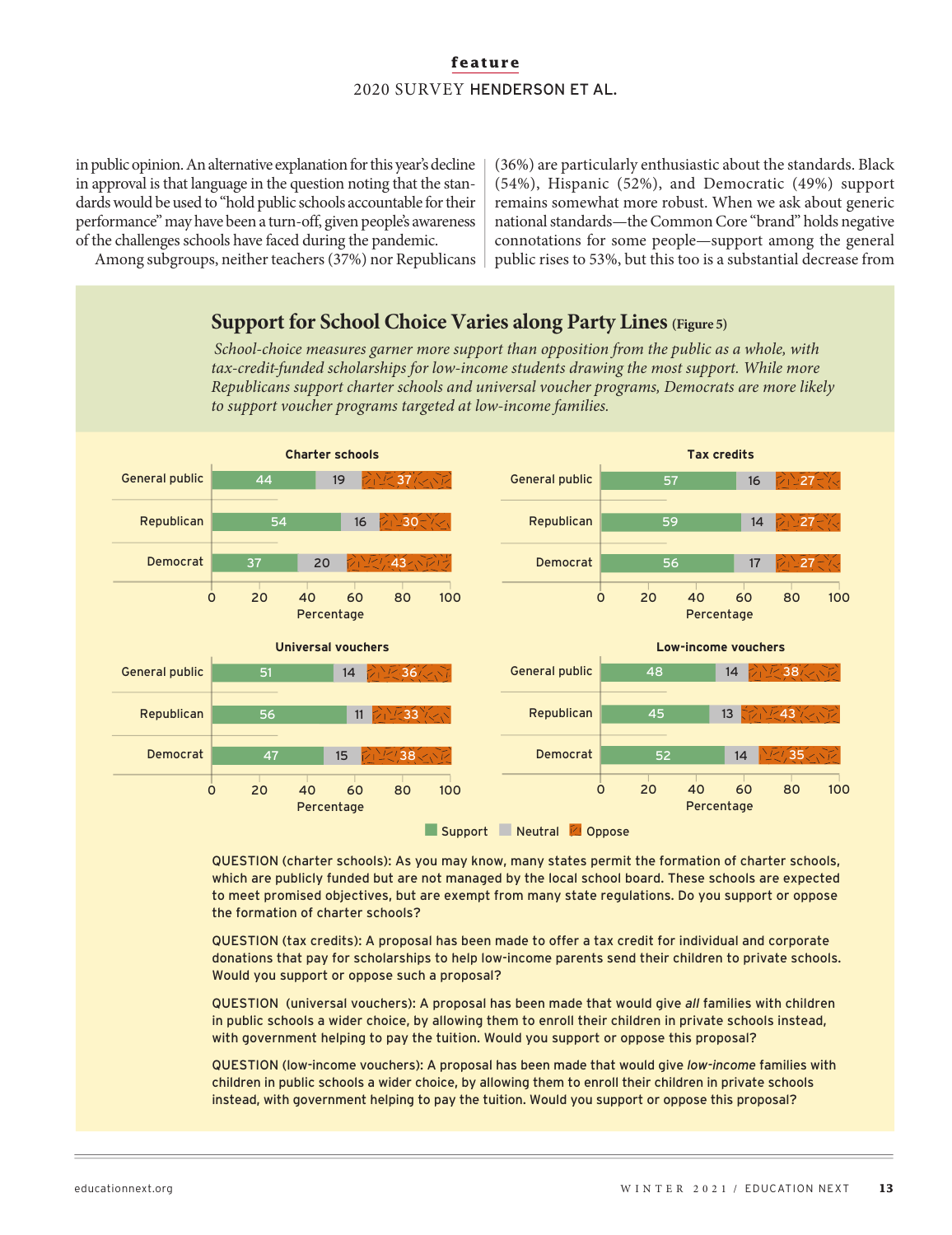the 66% favorability we observed last year.

**School choice.** Support for school choice reforms either holds steady or declines modestly from last year. Support for "the formation of charter schools" among the general public has slipped to 44% from 47% last year. Opposition to charter schools has also declined, however, to 37% from 40%. Meanwhile, the share of respondents who say they neither support nor oppose charters has grown to 19% from 13%. One way of looking at this is that more than 60% of people either support charter schools or may be open to persuasion on the topic.

Democrats and Republicans remain sharply divided on the issue of charter schools (see Figure 5). A policy that has enjoyed steady support from presidents of both parties, charters are now supported by only 37% of Democrats compared to 54% of Republicans.

Among Black respondents, 48% now favor charter schools, down from 55% in 2019 (see Figure 6). Yet opposition to charters has also declined, to 27% from 30% last year. One in four Black respondents now say they neither support nor oppose charter schools, perhaps reflecting continuing debate on the issue among civil rights groups. Hispanic respondents favor charter schools by a 45% to 32% margin, with 22% taking a neutral stance. White respondents are more evenly split, with 44% in support and 39% opposed.

Compared to charters, publicly funded vouchers to attend private schools command slightly higher support from adherents of both parties and from the public as a whole. A slim majority (51%) favor a "universal" voucher program that extends the benefit to all families with children in public schools—and 48% support offering vouchers exclusively to low-income students. Vouchers continue to draw strong approval from Black respondents (60% for universal vouchers; 65% for low-income vouchers) and Hispanic respondents (62% for universal vouchers; 59% for low-income vouchers). Universal vouchers are more popular among Republicans than Democrats (56% to 47%), but the reverse is true of vouchers targeted to low-income students (45% to 52%). Perhaps surprisingly, neither type of voucher program proves to be as polarizing as charter schools.

Tax credits to subsidize donations to private-school scholarship funds—which recently received a strong boost from the U.S. Supreme Court's decision in *Espinoza v. Montana Department of Revenue—*continue to be the most popular school-choice reform investigated in our survey. Fifty-seven

#### **Charter schools Tax credits Universal vouchers** Percentage White Black Hispanic 0 20 40 60 80 100 44 18 48 25 22 Percentage White Black Hispanic 0 20 40 60 80 100 52 17 68 18 70 12 **Low-income vouchers** Percentage White Black Hispanic 0 20 40 60 80 100 43 14 65 18 59 16 Percentage White Black **Hispanic** 0 20 40 60 80 100 46 13 60 17 62 15 Support Neutral <sup>1</sup> Oppose 39 27 32 41 23 23  $\frac{1}{2}$  31 14 18 アルク/43マトアリウ 17 25 QUESTIONS: See Figure 5.

### **More Black and Hispanic Respondents Support School Choice (Figure 6)**

*Black and Hispanic respondents are more likely than white respondents to favor measures to expand school choice, including vouchers, tax credits to fund private-school scholarships, and charter schools.*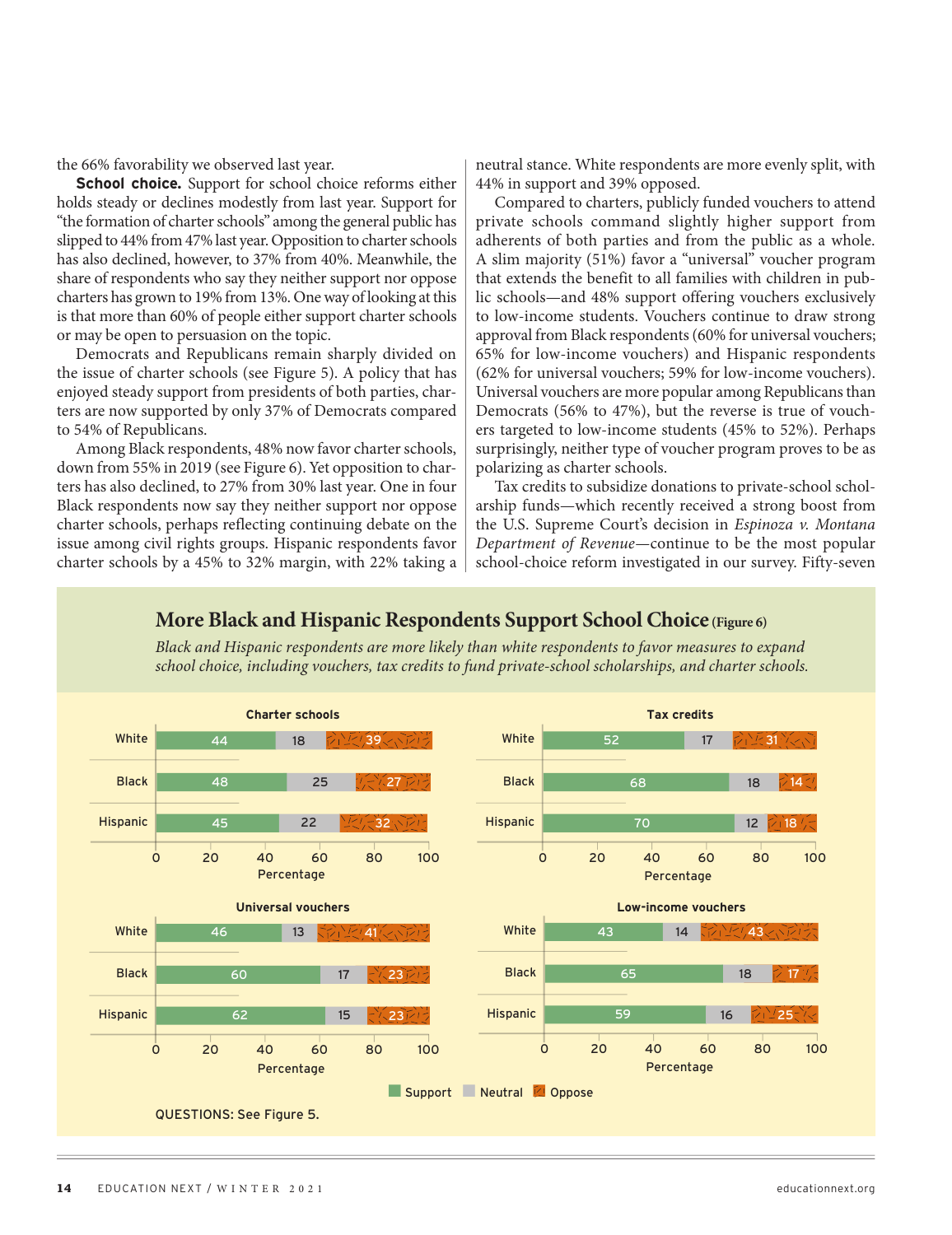percent of the general public favor such credits. Black (68%) and Hispanic (70%) Americans form key constituencies of this policy tool. Tax credits also span the political divide, commanding majorities from adherents of both parties (56% of Democrats and 59% of Republicans).

**Teacher policies.** Merit-based pay, the practice of compensating teachers in part on how much their students learn, garners support from 47% of the public—identical to last

44% in 2019 from 32% in 2016. In 2020, this enthusiasm ticked downward slightly, to 41%. Teachers themselves are considerably more likely to say their unions have a positive effect on local schools (66%), but nearly one in five educators hold negative views of teachers unions (18%).

**Higher education.** During the Democratic presidential primary campaign, U.S. Senator Bernie Sanders called for making all public four-year colleges tuition-free. Many of his

### Among Black respondents, only 48% now favor charter schools, down from 55% in 2019. Yet their opposition to charters has also declined, to 27% from 30% last year.

year and statistically indistinguishable from the two years prior. Parents are somewhat more skeptical of this approach, with 42% in support. Meanwhile, only 15% of teachers favor structuring their pay along these lines. Merit pay maintains majority support among Republicans (55%) compared to only 41% of Democrats.

Coinciding with the teachers strikes for higher pay over the last few years, positive views of teachers unions rose to competitors advanced similar proposals for increasing college affordability. Last year's *Education Next* survey, administered at the height of this debate, found that fully 60% of Americans agreed with Sanders's position. Now that the Democratic nomination process is over and the political conversation has shifted to other topics, support for free public college has slipped to 55% (see Figure 7). This proposal is considerably more popular among Black (76%) and Hispanic (75%) respondents than

#### Percentage General public Republican Democrat White Black Hispanic 0 10 20 30 40 50 60 70 80 90 100  $\blacksquare$  Support  $\blacksquare$  Neutral  $\lhd$  Oppose 55 11 29 11 74 9 44 12 76 10 75 9 **Free college tuition** 35 16 17 44 14  $^{\backprime}$ 17 QUESTION: Do you support or oppose making all public four-year colleges in the United States free to attend? **Partisan and Racial Divides on Free College (Figure 7)** *A majority of the public supports making four-year public colleges tuition free, but this support divides sharply on partisan and racial lines. 29 % of Republicans support free college tuition, while 74% of Democrats do. Seventy-six and 75% of Black and Hispanic respondents support free tuition, respectively, compared to 44 % of white respondents.*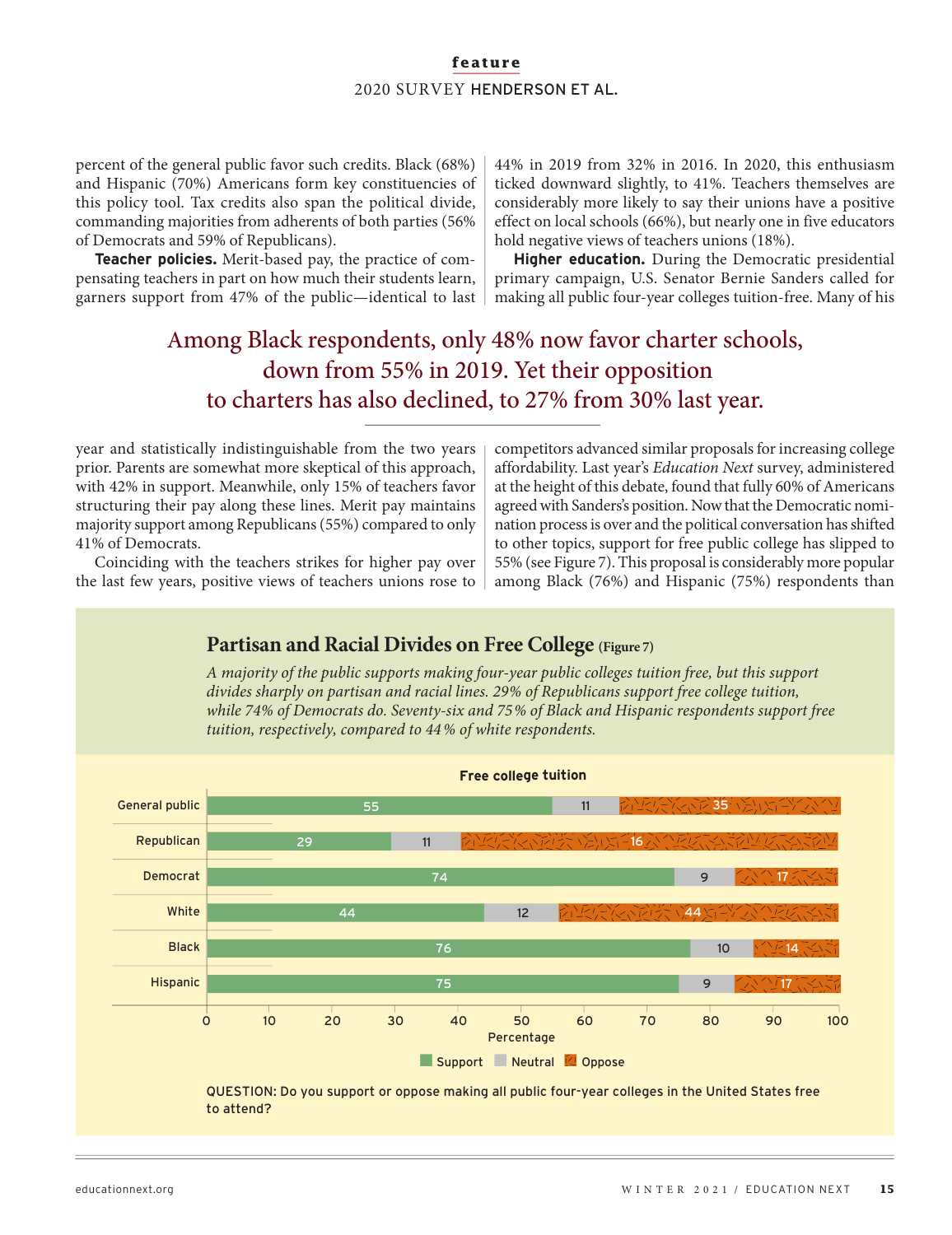white (44%) respondents. Fully 74% of Democrats favor free public college, compared to only 29% of Republicans.

We also asked respondents whether they support allowing undocumented immigrants—including the "Dreamers" recently protected by the Supreme Court's decision in *Department of Homeland Security v. University of California* to be eligible for in-state college tuition rates if they graduate from a local high school. Forty-six percent of respondents say they do favor this policy (see Figure 8). Support is notably higher among Hispanic respondents (73%) than among white respondents (37%). Democrats (66%) are also more favorably inclined toward granting in-state tuition rates to undocumented immigrants than are Republicans (22%).

#### **Grading Schools, Colleges, and Universities**

**K–12 public schools.** The *Education Next* survey has asked Americans to "grade" their public schools every year since 2007. Never before have our survey respondents been asked to make this assessment during a global pandemic that has shuttered nearly every school building, sending educators and families scrambling to piece together workable distancelearning options. How do Americans think their public schools performed during this extraordinary moment of upheaval?

Despite the challenges, confidence in public K–12 schooling

remains at a record-high level. Fifty-eight percent of respondents give their local public schools a grade of A or B (see Figure 9). This level of approval is only 2 percentage points lower than it was in 2019, when it reached the highest point in the history of the survey. Americans have long viewed their local public schools more positively than they do public schools in the nation as a whole. This holds true in 2020, but the opinion gap has narrowed. This year, 30% of respondents give the nation's public schools a grade of A or B. This rating represents a 6-percentage-point increase from 2019 and is the highest level the survey has ever recorded, reducing the local-national opinion gap by 8 percentage points.

We also asked respondents to evaluate the quality of teachers in their local schools by assigning a percentage of them to the following four categories: excellent, good, satisfactory, or unsatisfactory. In 2018, the last time our survey featured this question, respondents categorized 56% of teachers as either excellent or good and 16% of teachers as unsatisfactory. In 2020, the public's view of teachers ticks upward. Respondents categorize 61% of teachers as either excellent or good and 14% as unsatisfactory. Views about teacher quality are generally consistent across racial/ethnic, economic, and political lines. Only teachers themselves place a meaningfully larger proportion into the excellent or good categories (71%) and a smaller



### **Sharp Divides on In-State Tuition for Undocumented Students (Figure 8)**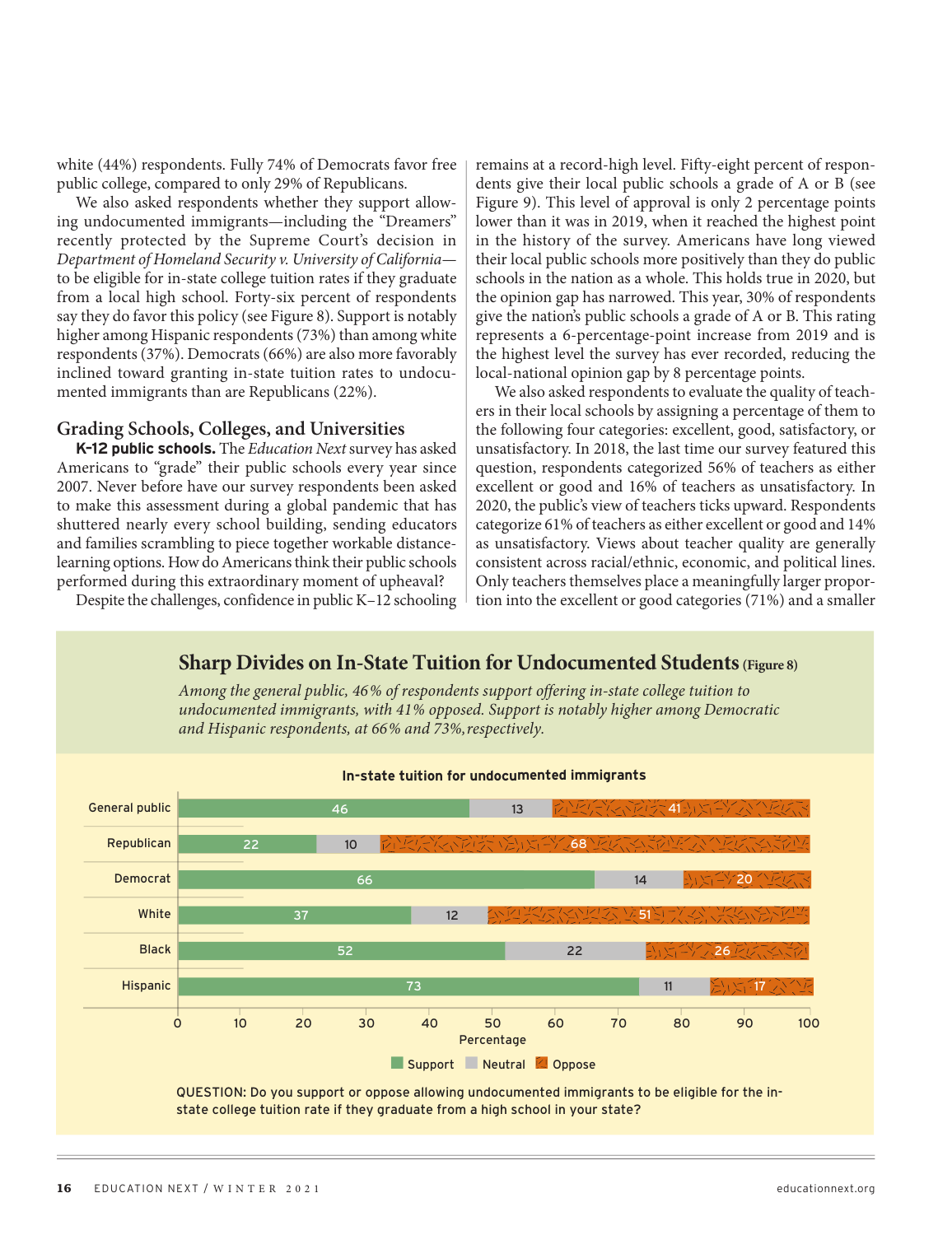### Tax credits to subsidize donations to private-school scholarship funds continue to be the most popular school-choice reform. Fifty-seven percent of the general public favor such credits.

proportion into the unsatisfactory category (9%).

Does this robust confidence in the schools reflect stalwart support for the institution of public education, or does it perhaps indicate something else—an enthusiasm for the alternative modes of learning that the pandemic has suddenly introduced to a larger audience? Our data suggest that both interpretations may contain an element of truth. From our analysis of parents who experienced school closures, we know that satisfaction remains strong despite widespread perceptions that students are

learning less at home than they would have if schools were open as usual. At the same time, we observe that support for online learning is also up. What is overwhelmingly clear, however, is that Americans' views of their public schools are undimmed by the unprecedented challenges wrought by the school closures.

**Colleges and universities.** In the early days of the coronavirus crisis, prominent universities like Harvard and Stanford made headlines by closing their campuses and sending students home to finish the semester online. Nearly all colleges and universities eventually followed suit, resulting in a massive interruption of the college experience of students across the country. The survey allows us to discover how attitudes toward institutions of higher education have shifted in the wake of the pandemic.

Last year, we introduced a new set of questions asking respondents to evaluate four-year colleges and universities in the same way they evaluate elementary and secondary schools for the survey. Respondents are randomly assigned to receive one of four possible versions of the question, focusing on either public or private institutions and either institutions in their state or in the nation as a whole. As with K–12 education, Americans hold more positive views of nearby institutions than those in the nation as a whole. However, these views may be converging. The percentage of respondents giving instate public colleges and universities an A or B dropped to 69% in 2020 from 78%

in 2019. The analogous response for in-state private colleges and universities fell to 74% from 79%. Meanwhile, for institutions of higher education nationwide, the pattern reversed. The proportion of respondents giving an A or B to public and private colleges and universities in the nation as a whole both rose by 4 percentage points this year to 62% and 70%, respectively. Since this time last year, Americans appear to have grown more critical of in-state institutions but more supportive of their counterparts around the country.

### **Approval for Local and National Public Schools Near All-Time Highs (Figure 9)**

*Thirty percent of respondents give the public schools nationwide an A or B grade, up from 19% in 2014 and the highest level on record. People still view their local schools more favorably, but the favorability gap has narrowed to just 28 percentage points from 36 points last year.*



QUESTION (local): Students are often given the grades A, B, C, and D, and Fail to denote the quality of their work. Suppose the public schools themselves were graded in the same way. What grade would you give the public schools in your community?

QUESTION (national): How about the public schools in the nation as a whole? What grade would you give them?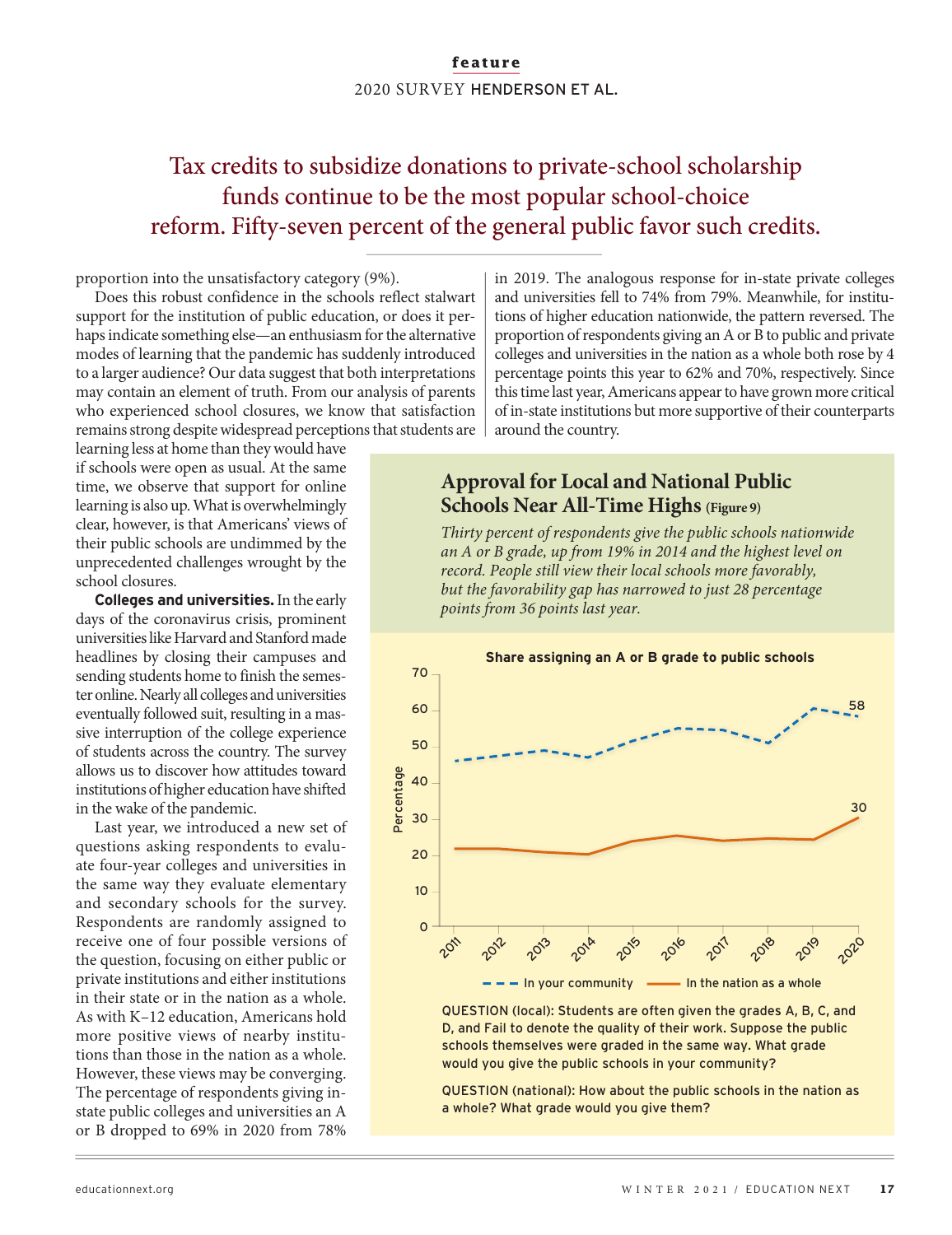### Confidence in public K–12 schooling remains at a record-high level. Fifty-eight percent of respondents give their local public schools a grade of A or B.

### **Populism and Education Policy**

The American Revolution was a populist affair. Colonials tossed tea into Boston Harbor, erected liberty poles in town squares, and dragged a statue of King George III to the ground. The new nation's first constitution, the Articles of Confederation, banned delegates from serving in Congress for more than three years out of six. That legacy has proved enduring. The Twenty-Second Amendment to the U.S. Constitution restricts presidents to two terms, and many states have placed term limits on governors, members of state legislatures, and even their federal Congressional representatives.

Political observers in both the media and academia have noted a rise of populist movements and leaders in American and global politics over the past decade. While definitions of populism differ somewhat, most pundits agree that it involves a belief that political leaders too often neglect the interests of "the people." In the United States, the current rise of populism is most often associated with President Trump, but some observers also point to Democrats Bernie Sanders and Elizabeth Warren as populist voices. Is the rise of populism shaping the politics of American education?

To find out, we asked respondents whether they thought "elected officials should always follow the will of the people," whether the "people, not elected officials, should make our most important policy decisions," whether they "would rather be represented by an ordinary citizen than by an experienced elected official,"

#### **Who are the populists?**

The demographics of populism are in many ways consistent with conventional thinking about this emerging political force in American politics. The older, less-educated, lower-income, Evangelical segments of the population are more likely to be suspicious of elected officials than the younger, more educated, affluent, and secular segments. Only 45% of those under the age of 30 rank above the median of the distribution on the populism scale, as compared to 59% over the age of 60. Fifty-four percent of those without a bachelor's degree rank above the median, while



TED SOQUI / VIA AP IMAGESED SOQUI / VIA AP IMAGE

*Los Angeles-area students march in support of the Deferred Action for Childhood Arrivals program. Public opinion is divided on in-state college tuition rates for undocumented immigrants.*

and three more such questions. To all of them, large majorities give an affirmative response.

Still, some respondents are more emphatically populist than others. A sizable share "strongly agree" with many of the items, while others give a more moderate "somewhat agree" response or say they neither agree nor disagree. A small percentage—often less than a quarter—disagree. We constructed a "populism scale" based on the responses to these questions, and then divided respondents into four quartiles according to their rankings on that scale. This technique allowed us to look at how the opinions of the most- and least-populist respondents differ on various education-related topics.

only 43% of those with a college degree share that level of populist fervor. Similarly, only 46% of those who report an income of \$75,000 or more rank above the median on the populism scale, while 51% of those who report incomes below \$25,000 and 56% of those who report incomes between \$25,000 and \$75,000 are found in the top two populist quartiles. Fifty-five percent of those who say they have been "born again" are populist, as compared to 48% who do not report that religious experience.

Some demographic segments, however, defy the conventional portrait. For one thing, ethnic differences are not great, and do not necessarily occur in the direction one might predict. Hispanic Americans are more populist (55% rank above the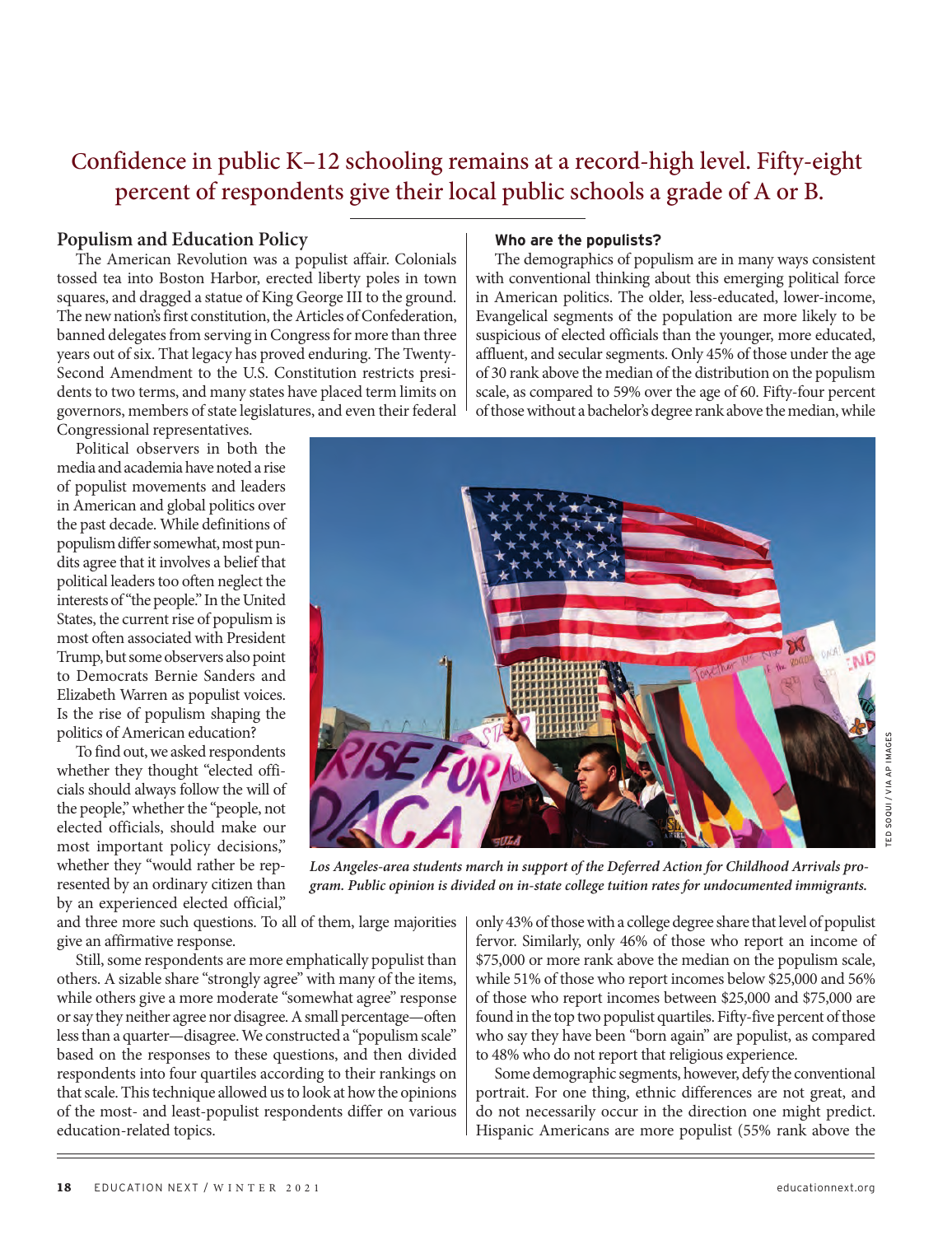Populist Americans Hold Distinctive Views (Figure 10)



**Grading schools**

*Respondents who express the strongest populist* 

median) than white Americans (50%) or Black Americans (48%). Even more surprising is the fairly modest correlation between political ideology and populism. While it is true that 57% of self-described conservatives score above the median in their populist orientation, so do 43% of self-described liberals. And even though 56% of Republicans fall into the more populist categories, so do 46% of Democrats. In other words, populism seems to form its own distinctive brand. While it overlaps Republican conservatism, its principles do not wholly align with the conventional fault lines of party and ideology. Finally, it is incorrect to view populists as alienated outsiders who want nothing to do with contemporary political battles. On the contrary, populists are just about as likely to be engaged in politics as others. While 51% of those who say they never or almost never participate in politics affirm a more populist position, so do 47% of those who say they are sometimes or often engaged in politics.

### **What do populists think about schools and school policy?**

To see whether populists hold distinct views on policy, we compared the survey responses of those in the highest and lowest quartiles of the populist distribution. We found that the most-populist group is more critical of schools, thinks less well of Common Core, and is more in favor of school choice. In other words, populists are applying their more general political beliefs to the educational issues of the day.

**Populists are less happy with public schools.** The

### **Policy views**

*The most-populist respondents are also more opposed to Common Core, more supportive of school-choice measures, and less likely to take a neutral position on education-policy matters.* 

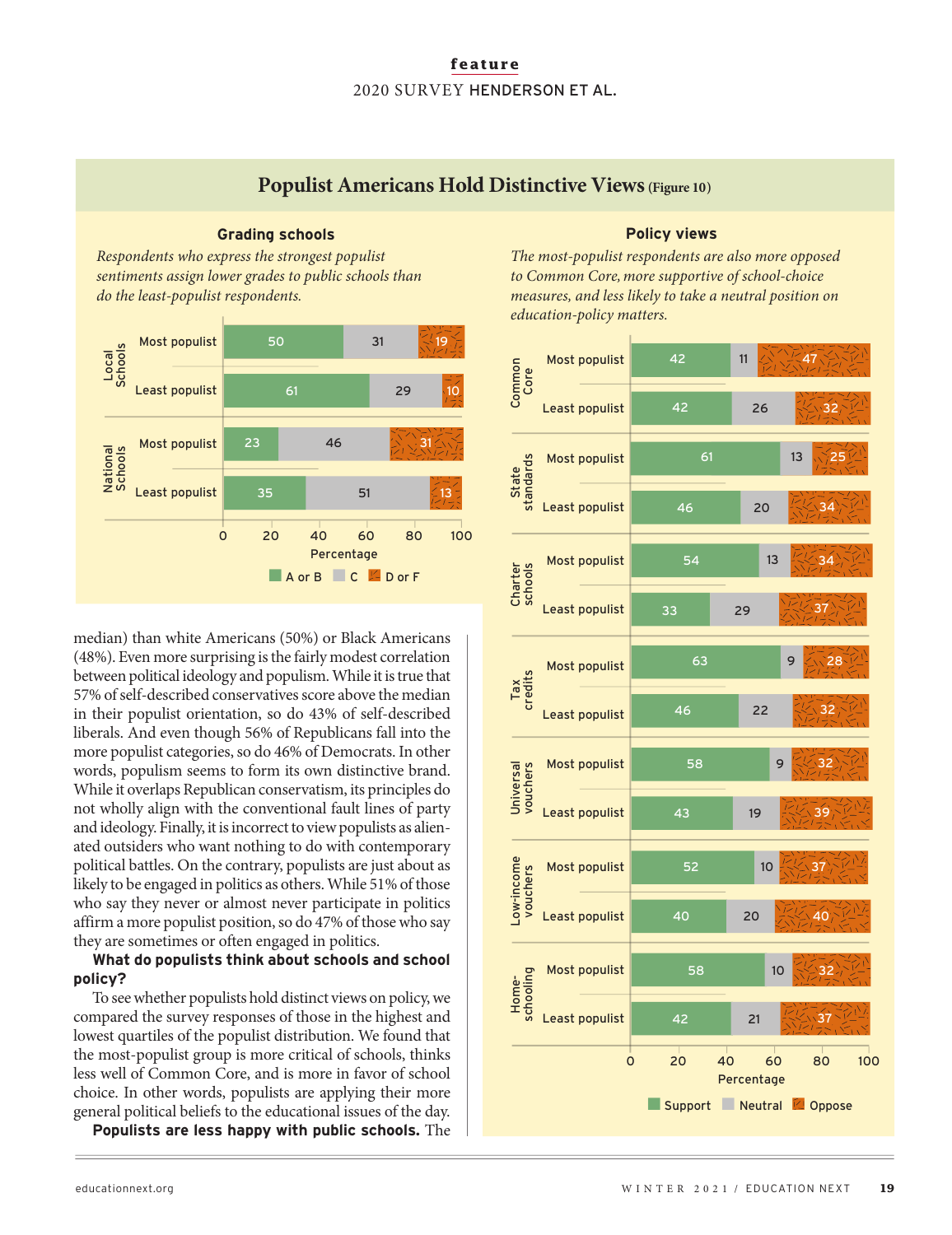*Education Next* survey asked respondents to assign grades of A to F to public schools in the nation as a whole. Among those in the most-populist quartile, only 23% give schools a grade of A or B, while 31% assign them a D or fail them. In the leastpopulist quartile, 35% award the nation's schools one of the top

two grades, while only 13% stick them with one of the worst two (see Figure 10). Populists give higher grades to schools in their local communities, but even in this instance populists are more critical than others. Among those in the most-populist quartile, 50% of respondents award a grade of A or B, while

### **Survey Methodology**

THE DATA FOR THIS REPORT come from the 14th annual *Education Next* survey, a series that began in 2007. Results from all prior surveys are available at www. educationnext.org/edfacts.

The survey was conducted from May 14 to May 20, 2020, by the polling firm Ipsos Public Affairs via its KnowledgePanel®. In its KnowledgePanel®, Ipsos Public Affairs maintains a nationally representative panel of adults (obtained via address-based sampling techniques) who agree to participate in a limited number of online surveys. Ipsos Public Affairs provides Internet access and a device to any participants in the KnowledgePanel® who lack them. Those who participated in the *Education Next* survey could elect to complete it in English or Spanish.

The total sample for the survey includes a nationally representative, stratified sample of adults (age 18 and older) in the United States (1,827), as well as representative oversamples of the following subgroups: parents of children in kindergarten through 12th grade (1,329), teachers (663), Blacks (811), and Hispanics (913). The total sample size for the 2020 Education Next survey is 4,291.

The completion rate for this survey is 49%. Survey weights were used to account for non-response and the oversampling of specific groups.

We report separately on the opinions of the general public, teachers, parents, Black respondents, Hispanic respondents, white respondents without a four-year college degree, white respondents with a four-year college degree, and selfidentified Democrats and Republicans. We define parents as any respondent with a child under the age of 18 (1,677). We define Democrats and Republicans to include avowed partisans as well as respondents who say they "lean" toward one party or the other. In the 2020 EdNext survey sample, 54% of respondents identify as Democrats and 41% as Republicans; the remaining 4% identify as independent, undecided, or affiliated with another party.

We define teachers differently than in previous iterations

of the survey. As in past years, we begin with an oversample of KnowledgePanel® members who work in a profession that Ipsos Public Affairs codes as teaching—a broad category that includes college professors, daycare teachers, and substitute teachers. However, this year we further screened this group by asking them which grades they teach. We define teachers as those who teach in at least one grade from kindergarten to 12th grade. This yields 523 K–12 teachers.

In general, survey responses based on larger numbers of observations are more precise, that is, less prone to sampling variance, than those based on groups with fewer numbers of observations. As a consequence, answers attributed to the national population are more precisely estimated than are those attributed to groups (such as teachers, Black respondents, or Hispanic respondents). The margin of error for binary responses given by respondents in the main sample in the survey is approximately 1.5 percentage points for questions on which opinion is evenly split. The specific number of respondents varies from question to question, owing to non-response on items and to the fact that, for several survey questions, we randomly divided the sample into multiple groups to examine the effect of variations in the way questions were posed. The exact wording of each question is available at www.educationnext.org/ edfacts. Percentages reported in the figures and online tables do not always sum to 100, as a result of rounding to the nearest percentage point.

Information used in the experiments involving schooldistrict spending and revenue were taken from the 2016–17 National Center for Education Statistics (NCES) Common Core of Data's Local Education Agency Finance Survey for fiscal year 2017, version 1a, the most recent one available at the time the survey was prepared. Information used in the experiments involving state teacher salaries were drawn from the NCES *Digest of Education Statistics*, 2018 (Table 211.6), the most recent data available at the time the survey was prepared.